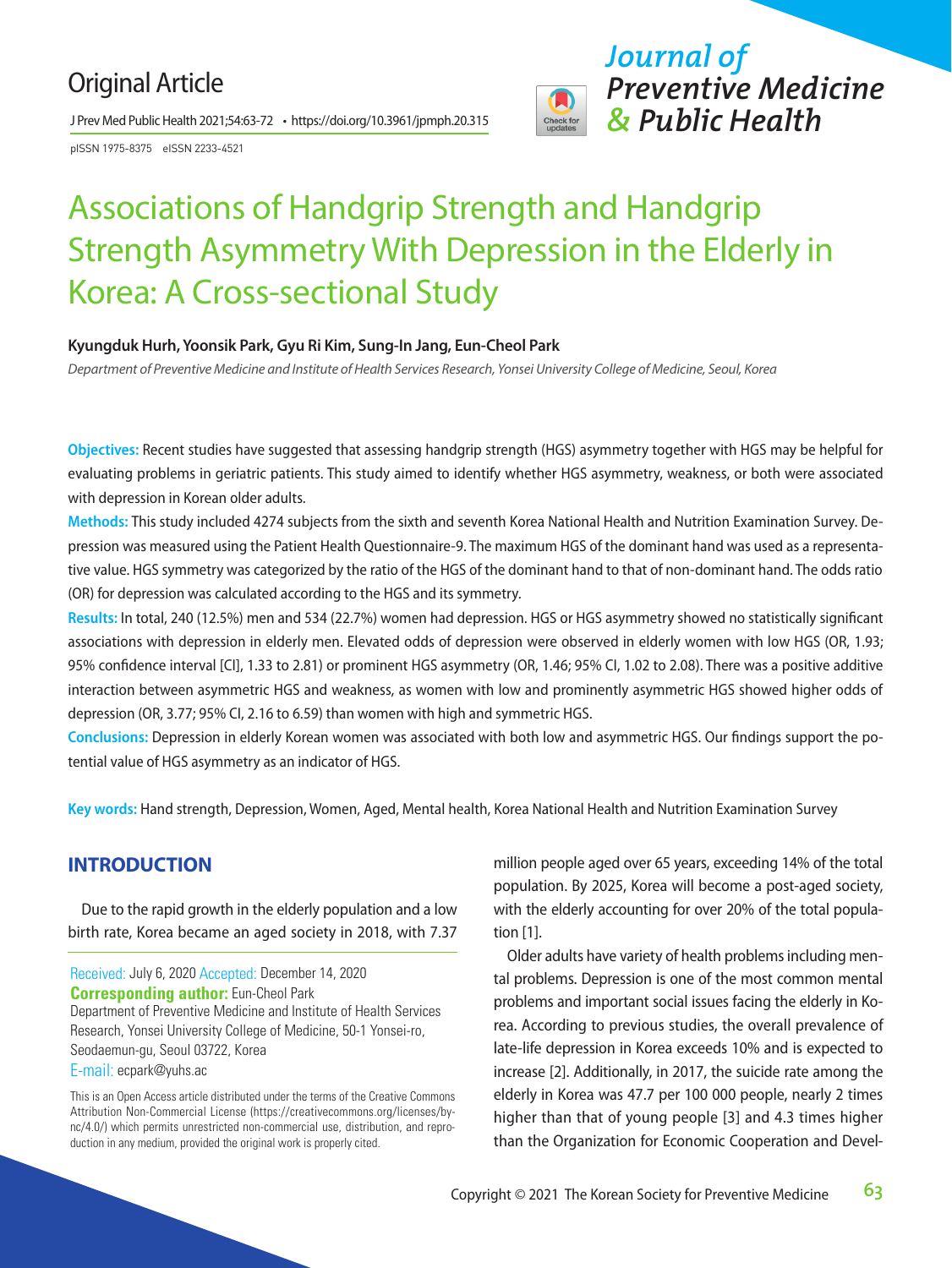opment average [4].

Sarcopenia, which is defined as loss of muscle mass and strength with age, is becoming recognized as a major cause of disability and morbidity in the elderly population [5]. Measuring handgrip strength (HGS) is considered to be an effective and convenient way to measure muscle strength. Owing to its cost-effectiveness, accessibility, and ease of use, measuring HGS is the most widely used method to evaluate muscle strength in Asian sarcopenia research [6]. Previous studies have reported that low HGS was associated with incident disability, metabolic syndrome, cardiovascular mortality, and allcause mortality in the elderly [7-9]. Moreover, low HGS has also been reported to be associated with mental health problems such as cognitive impairment and depression [10-13].

Normally, there is a slight difference in grip strength between both hands, typically ranging from 0% to 30% [14]. Studies have suggested that prominent unilateral HGS may be related to mental disorders such as schizophrenia, bipolar disorder, and depression [15-17]. However, Yu et al. [18] suggested that the degree, not direction, of HGS asymmetry was related to depression in the elderly. Moreover, several studies have found that HGS asymmetry and weakness were jointly associated with functional impairment or lower cognitive function in the elderly [19-21]. To the best of our knowledge, no report has considered the effect of low HGS together with HGS asymmetry on depression in the Korean population. Therefore, this study aimed to determine whether low HGS, asymmetric HGS, or both are associated with depression in this population.

# **METHODS**

#### **Study Sample**

The study data were collected from the 2014, 2016, and 2018 Korea National Health and Nutrition Examination Survey (KNHANES VI and VII). The KNHANES is a cross-sectional, nationally representative survey conducted by the Korea Centers for Disease Control and Prevention (KCDC).

Details on the sampling design of the KNHANES are available on the KNHANES webpage [\(https://knhanes.cdc.go.kr/knhanes/](https://knhanes.cdc.go.kr/knhanes/eng/index.do) [eng/index.do](https://knhanes.cdc.go.kr/knhanes/eng/index.do)). The KNHANES targets non-institutionalized Korean citizens living in Korea. A multi-stage clustered probability design was used to sample the survey participants. For example, in the seventh KNHANES survey, 192 primary sampling units (PSUs) were extracted from roughly 200 000 geographi-



**Figure 1.** Flow chart of participant selection. PHQ-9, Patient Health Questionnaire-9.

cally determined PSUs for the entire country. Using systematic sampling, 23 final target households were drawn from each PSU, which comprised approximately 60 households. Finally, individuals aged 1 year and over were surveyed in the selected households [22]. Approximately 10 000 individuals are targeted for the KNHANES each year, with a response rate of roughly 75%.

A total of 23 692 individuals responded and were surveyed for the KNHANES in 2014, 2016, and 2018. The 2015 and 2017 data were excluded as they did not contain a depression screening survey. Of those who responded, participants who were under the age of 60 years or had any incomplete data or missing values were excluded. Participants with stroke were also excluded because this condition may cause muscle weakness and act as a confounder. In the final sample, the total number of participants was 4274 (Figure 1).

#### **Depression**

To select participants with depression, we used the Patient Health Questionnaire-9 (PHQ-9). The PHQ-9 is a diagnostic instrument for depression, which scores each of the 9 Diagnostic and Statistical Manual of Mental Disorders (DSM)-IV criteria from 0 (not at all) to 3 (nearly every day) [23]. Since the core criteria for major depressive disorder have not changed in the DSM-V, the effectiveness of the PHQ-9 was maintained. In this study, we used a PHQ-9 score of 5 as a threshold for the diagnosis of depression, which was adjusted for the Korean elderly [24].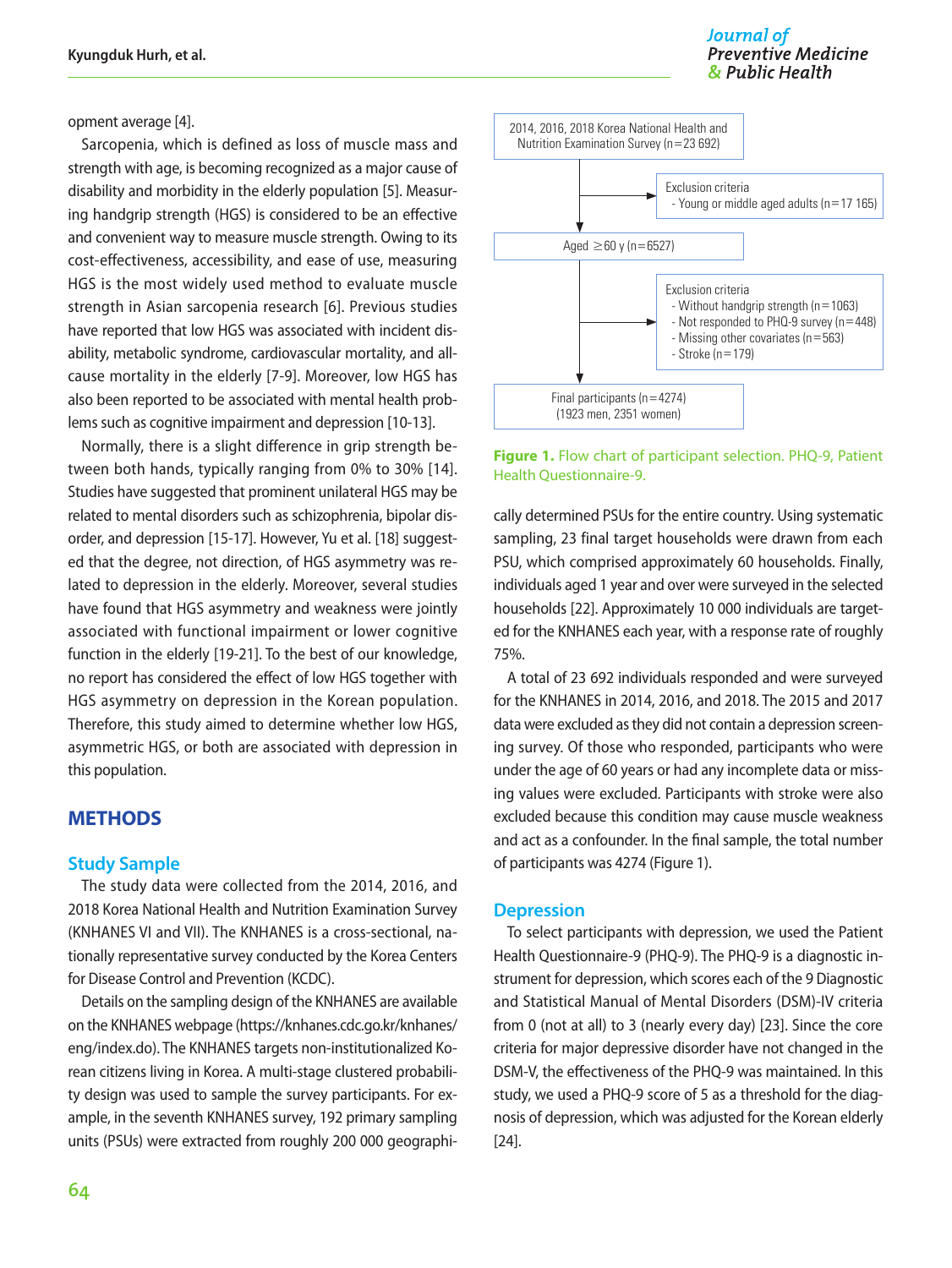### **Handgrip Strength**

HGS was measured 3 times for each hand by a skilled investigator, using a digital dynamometer. The participants were instructed to grip the instrument with their maximum strength for 3 seconds in the upright position, and a 60-second break was allowed after each cycle. The maximum HGS of the dominant hand was used as a representative value. We categorized HGS into 3 levels: high (60-100th percentile of the study population), medium (20-60th percentile of the study population), and low (lower than 20th percentile of the study population). The cut-off value of low HGS followed the criteria recommended by the Asian Working Group of Sarcopenia [6]. It has been assumed that the grip strength of the dominant hand is approximately 10% greater than that of the non-dominant hand, which is referred to as the "10% rule" [19-21,25]. Therefore, symmetric HGS was defined as a calculated HGS ratio between 0.9 and 1.1; otherwise, HGS was defined as asymmetric. We classified asymmetric HGS as moderate (ratio of 0.8-0.9 or 1.1- 1.2) or prominent (ratio lower than 0.8 or higher than 1.2) to investigate whether the degree of HGS asymmetry was related to the prevalence of depression.

#### **Covariates**

All data were stratified by gender. Age (60-64, 65-69, 70-74, 75 or older), area of residence (metropolitan, rural), educational level (high school or below, college or above), job, household income (quartile of household income from the total 2014, 2016, and 2018 KNHANES survey participants), and marital status (with spouse, without spouse) were included as demographic and socioeconomic factors. The participants' jobs were classified into 4 categories: white-collar (professional, administrative, or office-work jobs), pink-collar (jobs in the service industry), blue-collar (unskilled manual labor, farming or fishing, machine operating, or other physical work), or none (unemployed, housewives, or students) [26]. Eating habits (regular, irregular), lifetime smoking experience (yes, no), frequency of drinking (2-4 times/wk, 2-4 times/mo, never or occasionally), obesity (body mass index  $\geq$  25 kg/m<sup>2</sup>, < 25 kg/m<sup>2</sup>), physical activity (sufficient, insufficient), degree of feeling stressed (a lot, a little), and presence of comorbid chronic diseases were included as health-related factors. Sufficient or insufficient physical activity was defined by the Global Physical Activity Questionnaire, developed by the World Health Organization [27]. Participants were classified as having a chronic disease if they had hypertension, type 2 diabetes mellitus, or dyslipidemia.

#### **Statistical Analysis**

The general characteristics of the participants are presented as number and percentage according to depression. The chisquare test was performed to determine the significance of differences in baseline characteristics between participants with depression and those without depression. We investigated the association between HGS-related factors (HGS, HGS symmetry, and their joint action) and depression in the elderly using a multiple logistic regression model ( $R^2$ =0.13, max-rescaled  $R^2$  = 0.22). The variance inflation factor (VIF) was calculated to investigate the collinearity of independent variables. We determined that all calculated VIF values were less than 3.0, indicating acceptable multicollinearity among the independent variables. The approximate relative excess risk due to interaction from the odds ratio ( $RERI_{OR}$ ) was calculated to evaluate the synergistic effect of HGS asymmetry and weakness [28]. Two exposures can be interpreted as having a positive additive interaction when the RER $I_{OR}$  is larger than 0, while a negative additive interaction is shown if the RERI<sub>OR</sub> is smaller than 0 [28]. Subgroup analyses stratified by each independent variable were performed to examine the independent effects of socioeconomic and health-related factors. Lastly, because the amount of missing data was quite large and the variables seemed not to be missing completely at random, we conducted additional analyses using the not missing completely at random (NOMCAR) option in SAS [29,30]. All statistical analyses were performed using SAS version 9.4 (SAS Institute Inc., Cary, NC, USA).

#### **Ethics Statement**

The KNHANES has been reviewed annually and approved by the KCDC Research Ethics Review Committee since 2007 and the collected data are published online for researchers to use. Before participation, written informed consent was obtained from all survey respondents. The committee operates according to the KCDC Research Ethics Review Committee's standard guidelines. Since this study used publicly available data, institutional review board approval was not required for this study based on Article 2.2 of the Enforcement Rule of the Bioethics and Safety Act in Korea.

#### **RESULTS**

Table 1 shows the general characteristics of participants according to the presence of depression. In total, 4274 partici-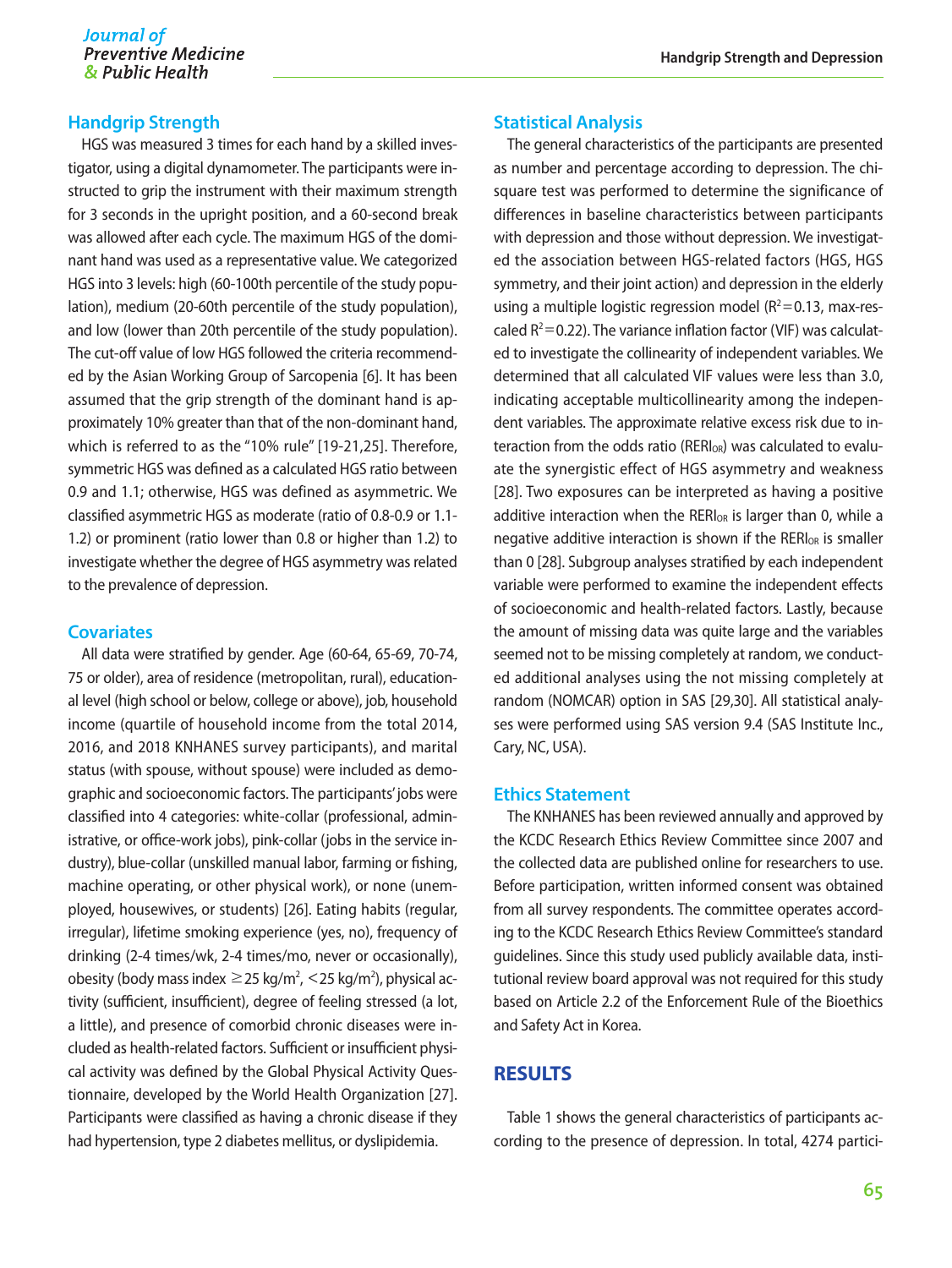# **Table 1.** General characteristics of the study subjects

| <b>Characteristics</b><br>p-value<br>$p$ -value<br><b>Depression</b><br><b>Total</b><br><b>Depression</b><br><b>Normal</b><br><b>Total</b><br><b>Normal</b><br>1923 (100)<br>1683 (87.5)<br>2351 (100)<br>Total<br>240 (12.5)<br>534 (22.7)<br>1817 (77.3)<br>0.021<br>< 0.001<br>Handgrip strength<br>High<br>83 (34.6)<br>695 (41.3)<br>163 (30.5)<br>778 (40.5)<br>941 (40.0)<br>778 (42.8) |  |
|------------------------------------------------------------------------------------------------------------------------------------------------------------------------------------------------------------------------------------------------------------------------------------------------------------------------------------------------------------------------------------------------|--|
|                                                                                                                                                                                                                                                                                                                                                                                                |  |
|                                                                                                                                                                                                                                                                                                                                                                                                |  |
|                                                                                                                                                                                                                                                                                                                                                                                                |  |
|                                                                                                                                                                                                                                                                                                                                                                                                |  |
| Medium<br>761 (39.6)<br>94 (39.2)<br>667 (39.6)<br>948 (40.3)<br>224 (41.9)<br>724 (39.8)                                                                                                                                                                                                                                                                                                      |  |
| Low<br>384 (20.0)<br>63 (26.3)<br>321 (19.1)<br>147(27.5)<br>315(17.3)<br>462 (19.7)                                                                                                                                                                                                                                                                                                           |  |
| 0.158<br>0.002<br>Handgrip strength symmetry                                                                                                                                                                                                                                                                                                                                                   |  |
| 1104 (65.6)<br>996 (54.8)<br>Symmetric<br>1248 (64.9)<br>144 (60.0)<br>1258 (53.5)<br>262 (49.1)                                                                                                                                                                                                                                                                                               |  |
| 495 (25.7)<br>67(27.9)<br>428 (25.4)<br>730 (31.1)<br>165 (30.9)<br>565 (31.1)<br>Moderate asymmetry                                                                                                                                                                                                                                                                                           |  |
| Prominent asymmetry<br>180 (9.4)<br>151 (9.0)<br>363 (15.4)<br>29 (12.1)<br>107(20.0)<br>256 (14.1)                                                                                                                                                                                                                                                                                            |  |
| Handedness<br>0.917<br>0.241                                                                                                                                                                                                                                                                                                                                                                   |  |
| Right<br>1711 (89.0)<br>215 (89.6)<br>1496 (88.9)<br>487 (91.2)<br>1628 (89.6)<br>2115 (90.0)                                                                                                                                                                                                                                                                                                  |  |
| Left<br>88 (4.6)<br>11(4.6)<br>77(4.6)<br>95(4.0)<br>23(4.3)<br>72 (4.0)                                                                                                                                                                                                                                                                                                                       |  |
| Both<br>124(6.4)<br>14(5.8)<br>110(6.5)<br>141(6.0)<br>117(6.4)<br>24(4.5)                                                                                                                                                                                                                                                                                                                     |  |
| 0.012<br>< 0.001<br>Age (y)                                                                                                                                                                                                                                                                                                                                                                    |  |
| 60-64<br>518 (26.9)<br>65(27.1)<br>453 (26.9)<br>115(21.5)<br>542 (29.8)<br>657 (27.9)                                                                                                                                                                                                                                                                                                         |  |
| 65-69<br>47 (19.6)<br>141 (26.4)<br>485 (25.2)<br>438 (26.0)<br>576 (24.5)<br>435 (23.9)                                                                                                                                                                                                                                                                                                       |  |
| 70-74<br>46 (19.2)<br>380 (20.9)<br>417 (21.7)<br>371 (22.0)<br>483 (20.5)<br>103 (19.3)                                                                                                                                                                                                                                                                                                       |  |
| $\geq$ 75<br>635 (27.0)<br>503 (26.2)<br>82 (34.2)<br>421 (25.0)<br>175 (32.8)<br>460 (25.3)                                                                                                                                                                                                                                                                                                   |  |
| 0.391<br>0.871<br>Region                                                                                                                                                                                                                                                                                                                                                                       |  |
| Metropolitan<br>136 (56.7)<br>900(53.5)<br>277(51.9)<br>1036 (53.9)<br>1229 (52.3)<br>952 (52.4)                                                                                                                                                                                                                                                                                               |  |
| Rural<br>887 (46.1)<br>1122(47.7)<br>865 (47.6)<br>104(43.3)<br>783 (46.5)<br>257(48.1)                                                                                                                                                                                                                                                                                                        |  |
| <b>Educational level</b><br>0.002<br>0.010                                                                                                                                                                                                                                                                                                                                                     |  |
| High school or lower<br>212 (88.3)<br>1342 (79.7)<br>1554 (80.8)<br>2184 (92.9)<br>510 (95.5)<br>1674 (92.1)                                                                                                                                                                                                                                                                                   |  |
| College or higher<br>369 (19.2)<br>28 (11.7)<br>341 (20.3)<br>167(7.1)<br>24(4.5)<br>143 (7.9)                                                                                                                                                                                                                                                                                                 |  |
| < 0.001<br>0.121<br>Job                                                                                                                                                                                                                                                                                                                                                                        |  |
| White-collar<br>187 (9.7)<br>23(9.6)<br>164 (9.7)<br>3(0.6)<br>57(3.1)<br>60(2.6)                                                                                                                                                                                                                                                                                                              |  |
| Pink-collar<br>8(3.3)<br>89 (4.6)<br>81(4.8)<br>200(8.5)<br>43(8.1)<br>157 (8.6)                                                                                                                                                                                                                                                                                                               |  |
| Blue-collar<br>721 (37.5)<br>77(32.1)<br>521 (22.2)<br>80 (15.0)<br>644 (38.3)<br>441 (24.3)                                                                                                                                                                                                                                                                                                   |  |
| None<br>926 (48.2)<br>132 (55.0)<br>1570 (66.8)<br>408 (76.4)<br>1162 (64.0)<br>794 (47.2)                                                                                                                                                                                                                                                                                                     |  |
| Household income (quartiles)<br>< 0.001<br>< 0.001                                                                                                                                                                                                                                                                                                                                             |  |
| 337 (17.5)<br>28 (11.7)<br>309 (18.4)<br>53(9.9)<br>281 (15.5)<br>High<br>334 (14.2)                                                                                                                                                                                                                                                                                                           |  |
| Middle-high<br>407 (21.2)<br>33 (13.8)<br>374 (22.2)<br>379 (16.1)<br>59 (11.0)<br>320 (17.6)                                                                                                                                                                                                                                                                                                  |  |
| Middle-low<br>560 (29.1)<br>67(27.9)<br>493 (29.3)<br>632 (26.9)<br>123 (23.0)<br>509 (28.0)                                                                                                                                                                                                                                                                                                   |  |
| Low<br>619 (32.2)<br>112 (46.7)<br>507(30.1)<br>1006 (42.8)<br>299 (56.0)<br>707 (38.9)                                                                                                                                                                                                                                                                                                        |  |
| Marital status<br>< 0.001<br>< 0.001                                                                                                                                                                                                                                                                                                                                                           |  |
| 1507 (89.5)<br>With spouse<br>1697 (88.2)<br>190 (79.2)<br>1415 (60.2)<br>278 (52.1)<br>1137 (62.6)                                                                                                                                                                                                                                                                                            |  |
| Without souse<br>226 (11.8)<br>50 (20.8)<br>176 (10.5)<br>256 (47.9)<br>936 (39.8)<br>680 (37.4)                                                                                                                                                                                                                                                                                               |  |
| Eating habits<br>0.008<br>< 0.001                                                                                                                                                                                                                                                                                                                                                              |  |
| 190 (79.2)<br>1446 (85.9)<br>1880 (80.0)<br>Regular<br>1636 (85.1)<br>386 (72.3)<br>1494 (82.2)                                                                                                                                                                                                                                                                                                |  |
| Irregular<br>287 (14.9)<br>50 (20.8)<br>471 (20.0)<br>237 (14.1)<br>148 (27.7)<br>323 (17.8)                                                                                                                                                                                                                                                                                                   |  |
| Lifetime smoking experience<br>0.276<br>0.001                                                                                                                                                                                                                                                                                                                                                  |  |
| 1540 (80.1)<br>199 (82.9)<br>1341 (79.7)<br>131(5.6)<br>46 (8.6)<br>85 (4.7)<br>Yes                                                                                                                                                                                                                                                                                                            |  |
| 383 (19.9)<br>41(17.1)<br>342 (20.3)<br>2220 (94.4)<br>1732 (95.3)<br>No<br>488 (91.4)                                                                                                                                                                                                                                                                                                         |  |

(*Continued to the next page*)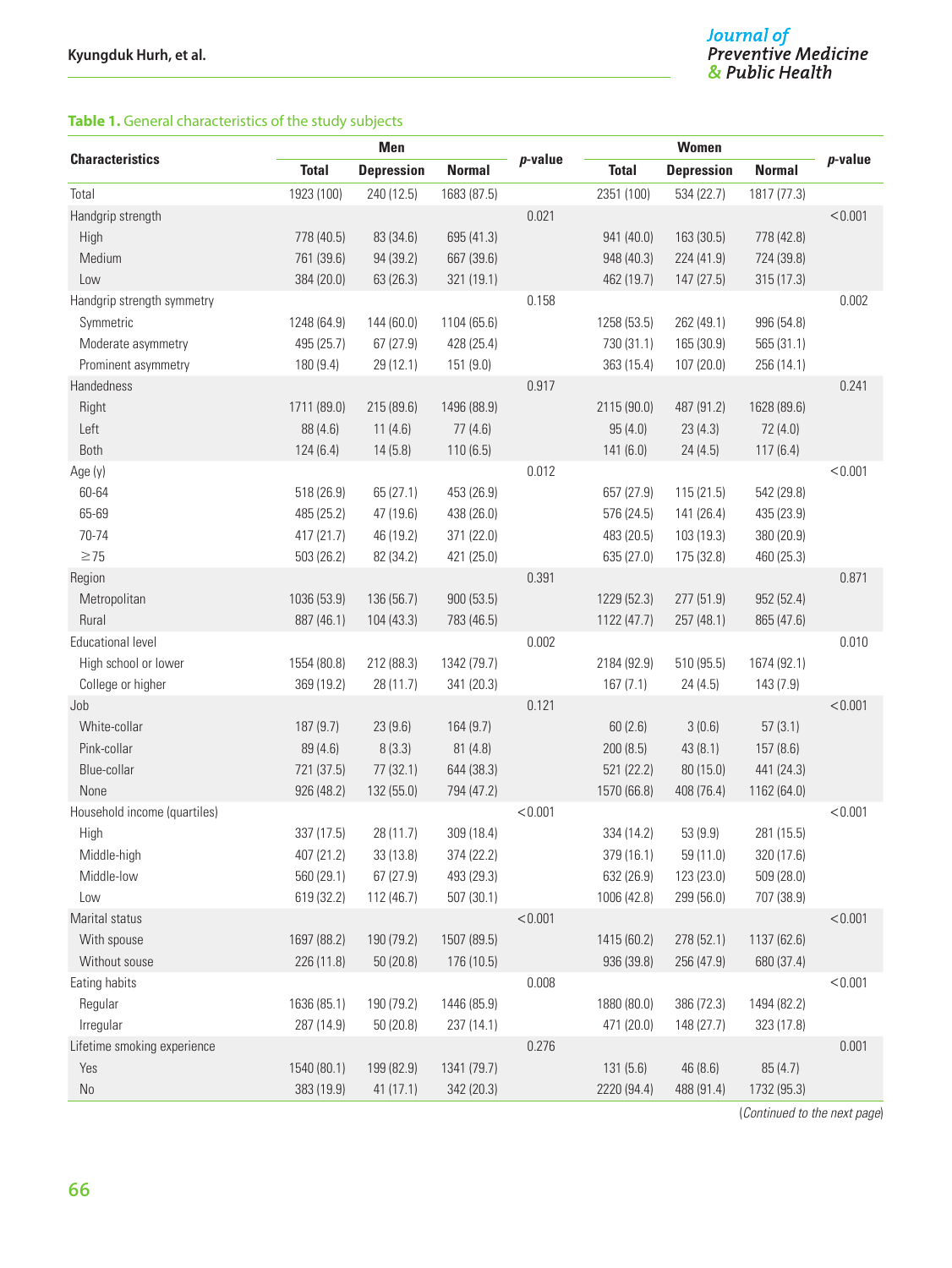#### **Table 1.** Continued from the previous page

|                                      | <b>Men</b>   |                   |               |         | <b>Women</b> |                   |               |                 |
|--------------------------------------|--------------|-------------------|---------------|---------|--------------|-------------------|---------------|-----------------|
| <b>Characteristics</b>               | <b>Total</b> | <b>Depression</b> | <b>Normal</b> | p-value | <b>Total</b> | <b>Depression</b> | <b>Normal</b> | <i>p</i> -value |
| Drinking                             |              |                   |               | 0.662   |              |                   |               | 0.614           |
| 2-4 times/wk                         | 675 (35.1)   | 83 (34.6)         | 592 (35.2)    |         | 137(5.8)     | 35(6.6)           | 102(5.6)      |                 |
| 2-4 times/mo                         | 388 (20.2)   | 44 (18.3)         | 344 (20.4)    |         | 182(7.7)     | 38(7.1)           | 144 (7.9)     |                 |
| Never or occasionally                | 860 (44.7)   | 113(47.1)         | 747 (44.4)    |         | 2032 (86.4)  | 461 (86.3)        | 1571 (86.5)   |                 |
| BMI $(kg/m2)1$                       |              |                   |               | 0.025   |              |                   |               | 0.290           |
| Obese $(\geq 25)$                    | 639 (33.2)   | 64 (26.7)         | 575 (34.2)    |         | 929 (39.5)   | 200(37.5)         | 729 (40.1)    |                 |
| Normal weight or underweight $(<25)$ | 1284 (66.8)  | 176 (73.3)        | 1108 (65.8)   |         | 1422 (60.5)  | 334 (62.5)        | 1088 (59.9)   |                 |
| Physical activity                    |              |                   |               | 0.068   |              |                   |               | 0.004           |
| Sufficient                           | 822 (42.7)   | 89 (37.1)         | 733 (43.6)    |         | 775 (33.0)   | 148 (27.7)        | 627 (34.5)    |                 |
| Insufficient                         | 1101(57.3)   | 151 (62.9)        | 950 (56.4)    |         | 1576 (67.0)  | 386 (72.3)        | 1190 (65.5)   |                 |
| <b>Stress</b>                        |              |                   |               | < 0.001 |              |                   |               | < 0.001         |
| A lot                                | 220(11.4)    | 88 (36.7)         | 132(7.8)      |         | 484 (20.6)   | 232(43.4)         | 252 (13.9)    |                 |
| A little                             | 1703 (88.6)  | 152 (63.3)        | 1551 (92.2)   |         | 1867 (79.4)  | 302(56.6)         | 1565 (86.1)   |                 |
| Chronic disease <sup>2</sup>         |              |                   |               | 0.073   |              |                   |               | 0.070           |
| Yes                                  | 1103(57.4)   | 151 (62.9)        | 952(56.6)     |         | 1487 (63.2)  | 356 (66.7)        | 1131 (62.2)   |                 |
| No                                   | 820 (42.6)   | 89 (37.1)         | 731 (43.4)    |         | 864 (36.8)   | 178 (33.3)        | 686 (37.8)    |                 |

BMI, body mass index.

1 Obesity status was defined by BMI based on 2014 Clinical Practice Guidelines for Overweight and Obesity in Korea.

 $^2$ Chronic diseases included hypertension, diabetes mellitus, and dyslipidemia.

pants were included in the study, of whom 1923 (45.0%) were men and 2351 (55.0%) were women. The number of participants classified as having depression based on a PHQ-9 score of 5 or higher was 240 (12.5%) men and 534 (22.7%) women.

For men, there was no statistically significant association between HGS or HGS symmetry and depression. In contrast, compared to women with high HGS, the odds ratio (OR) for depression in women with medium HGS was 1.51 (95% confidence [CI], 1.13 to 2.00) and that of women with a low HGS was 1.93 (95% CI, 1.33 to 2.81). The OR for depression in women with prominent HGS asymmetry was 1.46 (95% CI, 1.02 to 2.08), compared to women with symmetric HGS. Other covariates were associated with depression among women, such as low household income, living without a spouse, irregular eating habits, and experiencing a high level of stress (Table 2).

Table 3 shows the joint action of HGS and HGS symmetry. No statistically significant association was found for men. Compared to women with high and symmetric HGS, the OR for depression was 3.77 (95% CI, 2.16 to 6.59) in women with prominently asymmetric and low HGS and 2.02 (95% CI, 1.14 to 3.58) and 1.96 (95% CI, 1.19 to 3.23) in women with moderately asymmetric and low HGS and prominently asymmetric and medium HGS, respectively. Although the association was not statistically significant, the OR for depression was 1.53 (95% CI, 0.93 to

#### **Table 2.** Handgrip strength and other factors associated with depression in the Korean elderly

| <b>Variables</b>            | Depression (PHQ-9 $\geq$ 5) |                   |  |  |
|-----------------------------|-----------------------------|-------------------|--|--|
|                             | Men                         | <b>Women</b>      |  |  |
| Handgrip strength           |                             |                   |  |  |
| High                        | 1.00 (reference)            | 1.00 (reference)  |  |  |
| Medium                      | 0.97(0.62, 1.53)            | 1.51(1.13, 2.00)  |  |  |
| Low                         | 0.94(0.56, 1.57)            | 1.93 (1.33, 2.81) |  |  |
| Handgrip strength asymmetry |                             |                   |  |  |
| Symmetric                   | 1.00 (reference)            | 1.00 (reference)  |  |  |
| Moderate asymmetry          | 1.28(0.87, 1.88)            | 1.14(0.86, 1.52)  |  |  |
| Prominent asymmetry         | 1.20(0.71, 2.05)            | 1.46 (1.02, 2.08) |  |  |
| <b>Handedness</b>           |                             |                   |  |  |
| Right                       | 1.00 (reference)            | 1.00 (reference)  |  |  |
| Left                        | 1.03(0.49, 2.16)            | 1.08(0.60, 1.94)  |  |  |
| <b>Both</b>                 | 0.66(0.28, 1.55)            | 0.66(0.37, 1.18)  |  |  |
| Age (y)                     |                             |                   |  |  |
| 60-64                       | 1.00 (reference)            | 1.00 (reference)  |  |  |
| 65-69                       | 0.59(0.33, 1.04)            | 1.19(0.81, 1.74)  |  |  |
| $70 - 74$                   | 0.75(0.42, 1.33)            | 0.67(0.44, 1.00)  |  |  |
| $\geq$ 75                   | 1.08(0.59, 1.97)            | 0.80(0.52, 1.22)  |  |  |
| Region                      |                             |                   |  |  |
| Metropolitan                | 1.00 (reference)            | 1.00 (reference)  |  |  |
| Rural                       | 0.86(0.60, 1.24)            | 0.83(0.64, 1.07)  |  |  |
|                             |                             |                   |  |  |

(*Continued to the next page*)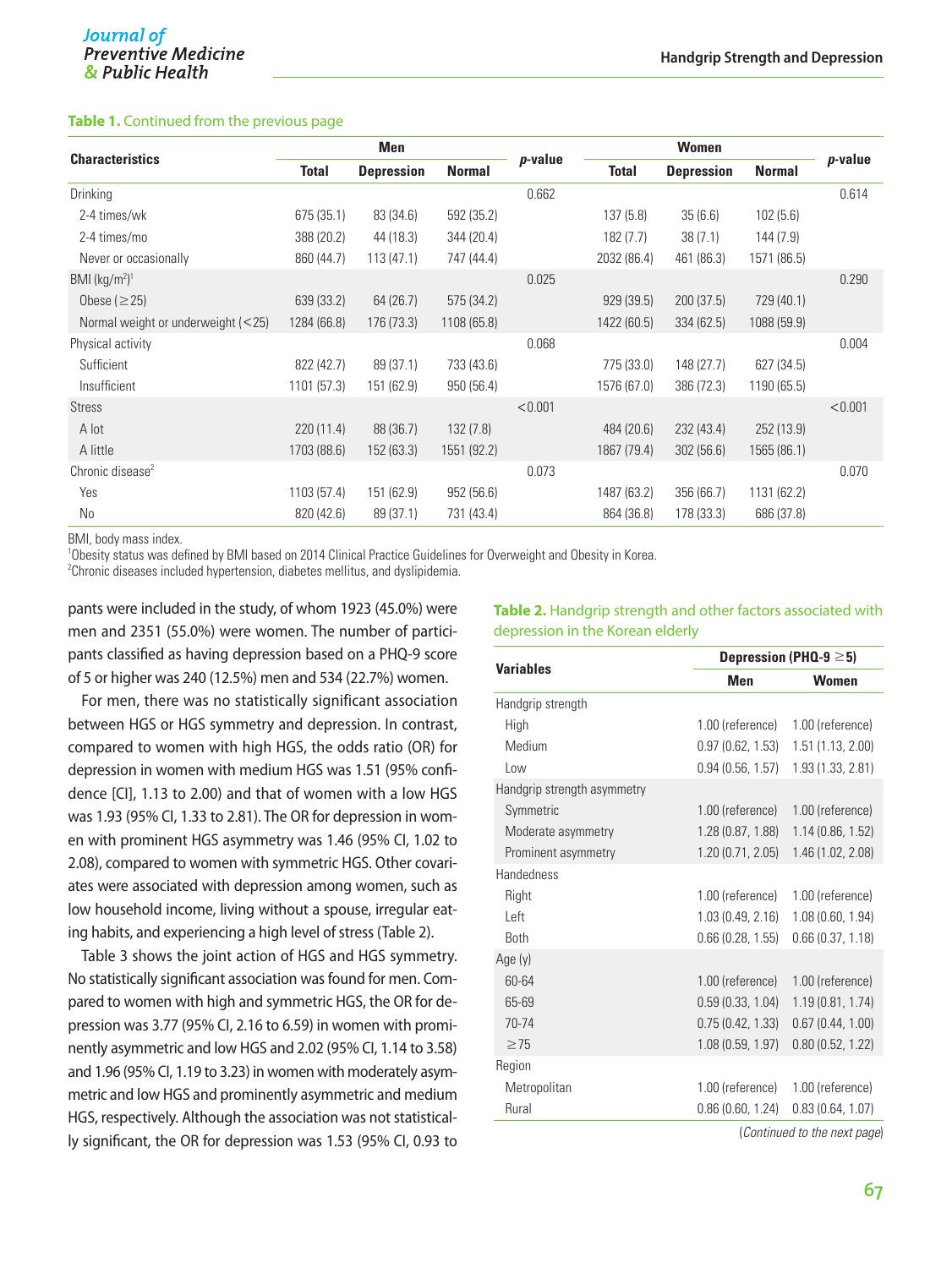|                                                     | Depression (PHQ-9 $\geq$ 5) |                    |  |  |
|-----------------------------------------------------|-----------------------------|--------------------|--|--|
| <b>Variables</b>                                    | Men                         | <b>Women</b>       |  |  |
| <b>Educational level</b>                            |                             |                    |  |  |
| High school or lower                                | 1.91 (1.09, 3.35)           | 1.48 (0.89, 2.44)  |  |  |
| College or higher                                   | 1.00 (reference)            | 1.00 (reference)   |  |  |
| Job                                                 |                             |                    |  |  |
| White-collar                                        | 1.00 (reference)            | 1.00 (reference)   |  |  |
| Pink-collar                                         | 0.70(0.28, 1.75)            | 2.69 (0.76, 9.49)  |  |  |
| Blue-collar                                         | 0.67(0.34, 1.32)            | 1.74 (0.52, 5.78)  |  |  |
| None                                                | 0.83(0.42, 1.63)            | 3.07 (0.94, 10.03) |  |  |
| Household income (quartiles)                        |                             |                    |  |  |
| High                                                | 1.00 (reference)            | 1.00 (reference)   |  |  |
| Middle-high                                         | 1.25(0.67, 2.31)            | 0.94(0.60, 1.49)   |  |  |
| Middle-low                                          | 1.61 (0.88, 2.96)           | 1.26 (0.83, 1.92)  |  |  |
| Low                                                 | 2.11 (1.08, 4.13)           | 1.80 (1.16, 2.82)  |  |  |
| Marital status                                      |                             |                    |  |  |
| With spouse                                         | 1.00 (reference)            | 1.00 (reference)   |  |  |
| Without souse                                       | 1.79 (1.13, 2.84)           | 1.34 (1.01, 1.78)  |  |  |
| Eating habits                                       |                             |                    |  |  |
| Regular                                             | 1.00 (reference)            | 1.00 (reference)   |  |  |
| Irregular                                           | 1.26 (0.79, 2.01)           | 1.58 (1.19, 2.09)  |  |  |
| Lifetime smoking experience                         |                             |                    |  |  |
| Yes                                                 | 1.24 (0.77, 1.99)           | 1.26(0.76, 2.10)   |  |  |
| No                                                  | 1.00 (reference)            | 1.00 (reference)   |  |  |
| Drinking                                            |                             |                    |  |  |
| 2-4 times/wk                                        | 0.86(0.57, 1.30)            | 1.24 (0.74, 2.08)  |  |  |
| 2-4 times/mo                                        | 1.07(0.67, 1.71)            | 0.96(0.58, 1.57)   |  |  |
| Never or occasionally                               | 1.00 (reference)            | 1.00 (reference)   |  |  |
| BMI $(kg/m2)1$                                      |                             |                    |  |  |
| Obese ( $\geq$ 25)                                  | 0.75(0.51, 1.09)            | 0.80(0.62, 1.04)   |  |  |
| Normal weight or underweight (<25) 1.00 (reference) |                             | 1.00 (reference)   |  |  |
| Physical activity                                   |                             |                    |  |  |
| Sufficient                                          | 1.00 (reference)            | 1.00 (reference)   |  |  |
| Insufficient                                        | 1.06(0.75, 1.51)            | 1.22(0.91, 1.64)   |  |  |
| Stress                                              |                             |                    |  |  |
| A lot                                               | 7.79 (5.21, 11.65)          | 4.60 (3.53, 5.99)  |  |  |
| A little                                            | 1.00 (reference)            | 1.00 (reference)   |  |  |
| Chronic disease <sup>2</sup>                        |                             |                    |  |  |
| Yes                                                 | 1.36 (0.95, 1.96)           | 1.12 (0.85, 1.47)  |  |  |
| No                                                  | 1.00 (reference)            | 1.00 (reference)   |  |  |

PHQ-9, Patient Health Questionnaire-9; BMI, body mass index.

<sup>1</sup>Obesity status was defined by BMI based on 2014 Clinical Practice Guidelines for Overweight and Obesity in Korea.

2 Chronic diseases included hypertension, diabetes mellitus, and dyslipidemia.

2.52) in women with moderately asymmetric and medium HGS and 1.47 (95% CI, 0.99 to 2.20) in women with symmetric and medium HGS. However, the odds of having depression were

#### **Table 2.** Continued from the previous page **Table 3.** Joint action of HGS and HGS symmetry<sup>1</sup> for depression

|                  | Depression (PHQ-9 $\geq$ 5) |                              |                               |  |  |  |  |
|------------------|-----------------------------|------------------------------|-------------------------------|--|--|--|--|
| <b>Variables</b> | <b>Symmetric</b>            | <b>Moderate</b><br>asymmetry | <b>Prominent</b><br>asymmetry |  |  |  |  |
| Men              |                             |                              |                               |  |  |  |  |
| High             | 1.00 (reference)            | 1.40(0.76, 2.59)             | 1.23 (0.38, 4.04)             |  |  |  |  |
| Medium           | 1.03 (0.60, 1.76)           | 1.22 (0.62, 2.41)            | 1.14 (0.47, 2.79)             |  |  |  |  |
| l nw             | 0.96(0.51, 1.84)            | 1.20(0.55, 2.62)             | 1.23 (0.51, 2.97)             |  |  |  |  |
| Women            |                             |                              |                               |  |  |  |  |
| High             | 1.00 (reference)            | 1.17(0.73, 1.88)             | 0.83(0.45, 1.55)              |  |  |  |  |
| Medium           | 1.47 (0.99, 2.20)           | 1.53(0.93, 2.52)             | 1.96 (1.19, 3.23)             |  |  |  |  |
| Low              | 1.45(0.82, 2.56)            | 2.02 (1.14, 3.58)            | 3.77 (2.16, 6.59)             |  |  |  |  |

Values are presented as odds ratio (95% confidence interval).

HGS, handgrip strength; PHQ-9, Patient Health Questionnaire-9; RERI<sub>OR</sub>, relative excess risk due to interaction from odds ratios.

<sup>1</sup>Calculated RERI<sub>OR</sub>: 1.86 for women with prominent HGS asymmetry and low HGS, 0.76 for women with moderate HGS asymmetry and low HGS, 0.60 for women with prominent HGS asymmetry and medium HGS, and 0.28 for women with moderate HGS asymmetry and medium HGS. All of the above RERIOR values were statistically significant.

not higher in women with high HGS and HGS asymmetry than in women with high and symmetric HGS. The calculated  $RERI<sub>OR</sub>$ was 1.86 (95% CI, 1.83 to 1.89) for women with prominent HGS asymmetry and low HGS, 0.76 (95% CI, 0.74 to 0.77) for those with moderate HGS asymmetry and low HGS, 0.60 (95% CI, 0.59 to 0.61) for those with prominent HGS asymmetry and medium HGS, and 0.28 (95% CI, 0.28 to 0.28) for those with moderate HGS asymmetry and medium HGS. Asymmetric HGS and low HGS had a positive additive interaction effect on the prevalence of depression, and that interaction effect became stronger with the degree of HGS asymmetry and weakness.

We analyzed the relationship between HGS and depression according to subgroups for each independent variable. Supplemental Material 1 shows the significant results. Compared to women with high HGS in the same groups, the odds of depression among women with low HGS were higher among those who were older than 75 years (OR, 2.89, 95% CI, 1.46 to 5.74), those who were normal-weight or underweight (OR, 2.18; 95% CI, 1.36 to 3.50), those who engaged in regular physical activity (OR, 2.24; 95% CI, 1.14 to 4.38), and those who had a chronic illness (OR, 2.41; 95% CI, 1.52 to 3.80).

### **DISCUSSION**

This study investigated the associations of HGS and HGS symmetry with depression among the elderly in Korea. We found that asymmetric HGS, as well as low HGS, showed a statistically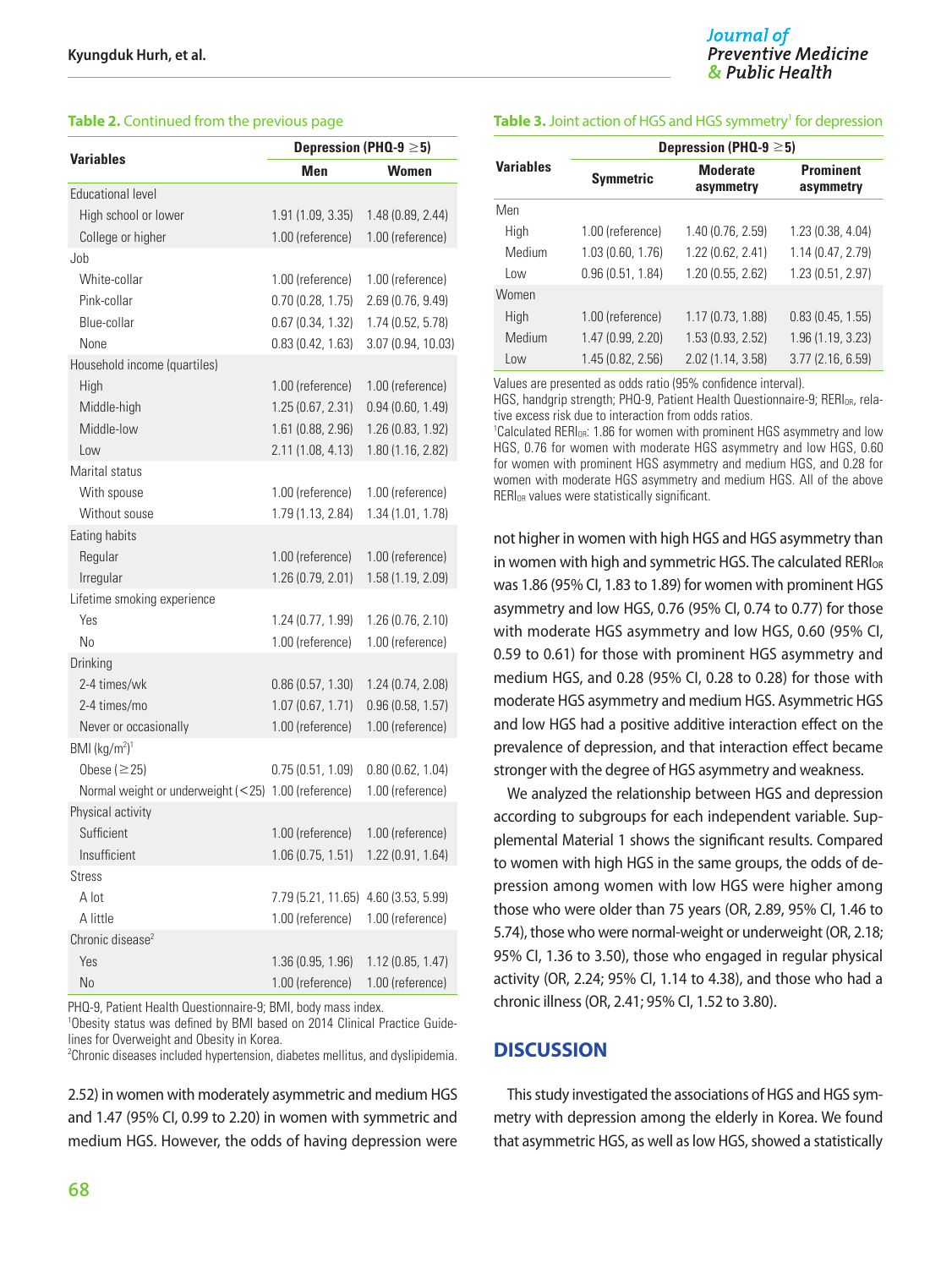significant relationship with the prevalence of depression among elderly Korean women after adjusting for socioeconomic and health-related factors.

Previous studies have explained the association between low HGS and depression through several mechanisms. Fukumori et al. [31] found a longitudinal relationship between HGS and depression in a Japanese cohort study among adults aged 40- 79. Low HGS represents low physical function, which can lead to poor quality of life and adversely affect mental health in the long term. On the contrary, depression can be a risk factor for developing sarcopenia because people with depression often engage in less physical activity and have a lower appetite than others. Both of the above proposals may be correct, and there may be a bidirectional relationship between low HGS and depression. Chronic illnesses are associated with both decreased muscle strength and depression and can act as a pathway between them [8,9,32].

In the present study, statistically significant associations were observed only in women. This can be explained by the fact that women are known to be more susceptible to depression than men and thus are more sensitive to factors associated with depression. Since muscle strength differs by gender, an HGS of 28.1 kg was in the lower 20th percentile for men, while the same strength was over the 90th percentile for women in this study. In other words, men with low muscle strength are still stronger than women with normal muscle strength. Therefore, low muscle strength may have less impact on the physical function and quality of life of men than of women.

Previous studies found that the prevalence of depression was higher in left-handed people, corresponding to a functional brain abnormality (namely, hyperactivity of the right hemisphere) [33]. Crews Jr et al. [15] found that depressed women displayed significantly less hand-grip fatigue of the left hand than non-depressed women. However, in our results, there were no difference in the prevalence of depression between left-handed and right-handed participants (Table 2). In addition, among right-handed women, the odds of depression increased as the degree of asymmetry increased, regardless of its direction, compared to women with symmetric HGS (Supplemental Material 2). If the association between asymmetric HGS and depression is a result of hyperactivation of the right hemisphere, the asymmetry associated with depression would only appear as an increase in the left HGS. Moreover, compared to women with symmetric HGS, the ORs for depression in women with HGS asymmetry were almost the same in the unadjusted model, the model adjusted for socioeconomic factors, and the fully adjusted model (Supplemental Material 3). Therefore, these results suggest that HGS asymmetry is associated with depression in the elderly through a mechanism other than brain functional abnormality, regardless of socioeconomic and health-related lifestyle factors.

McGrath et al. [19] found that HGS asymmetry was associated with functional limitations in older Americans in their crosssectional study. Therefore, asymmetric HGS may represent an asymmetry in motor function, which leads to physical imbalance and functional limitations. Subsequently, a decline in the quality of life and depression can be induced by functional limitations.

As shown in Table 3, the differences in the ORs for having depression according to HGS symmetry increased with decreasing HGS. The calculated RERI<sub>OR</sub> was 1.86 (95% CI, 1.83 to 1.89) for women with prominent HGS asymmetry and a low HGS and was larger than 0 in all other groups of women with asymmetric and lower HGS. If the RERI<sub>OR</sub> is larger than 0, it can be interpreted as showing that 2 exposures have a positive additive interaction. Thus, a positive additive interaction for depression was found to be present between low HGS and HGS asymmetry, and this interaction was particularly large between low HGS and prominently asymmetric HGS. However, the association between HGS asymmetry and depression appeared only in elderly women with lower HGS. Frailty is an emerging paradigm composed of characteristics including wasting (loss of muscle mass and strength, weight loss), loss of endurance, decreased balance and mobility, slowed performance, relative inactivity, and, potentially, diminished cognitive function [34]. Many studies have shown a reciprocal interaction between depression and frailty in older adults, each condition may be a risk factor for the development of the other [35,36]. It has been reported that asymmetry of lower leg strength is associated with frailty phenotypes including standing imbalance, decreased walking speed, and falls in the elderly [37,38]. Because HGS is closely related to lower limb strength [39,40], we think that asymmetric and low HGS can be integrated into the common process of frailty, which may act as a linking pathway to depression and show synergistic interactions by sharing the same pathway.

This study has several limitations. First, we used a cross-sectional design, so a causal relationship cannot be established due to the absence of a temporal context. The association between low HGS and depression may appear large due to re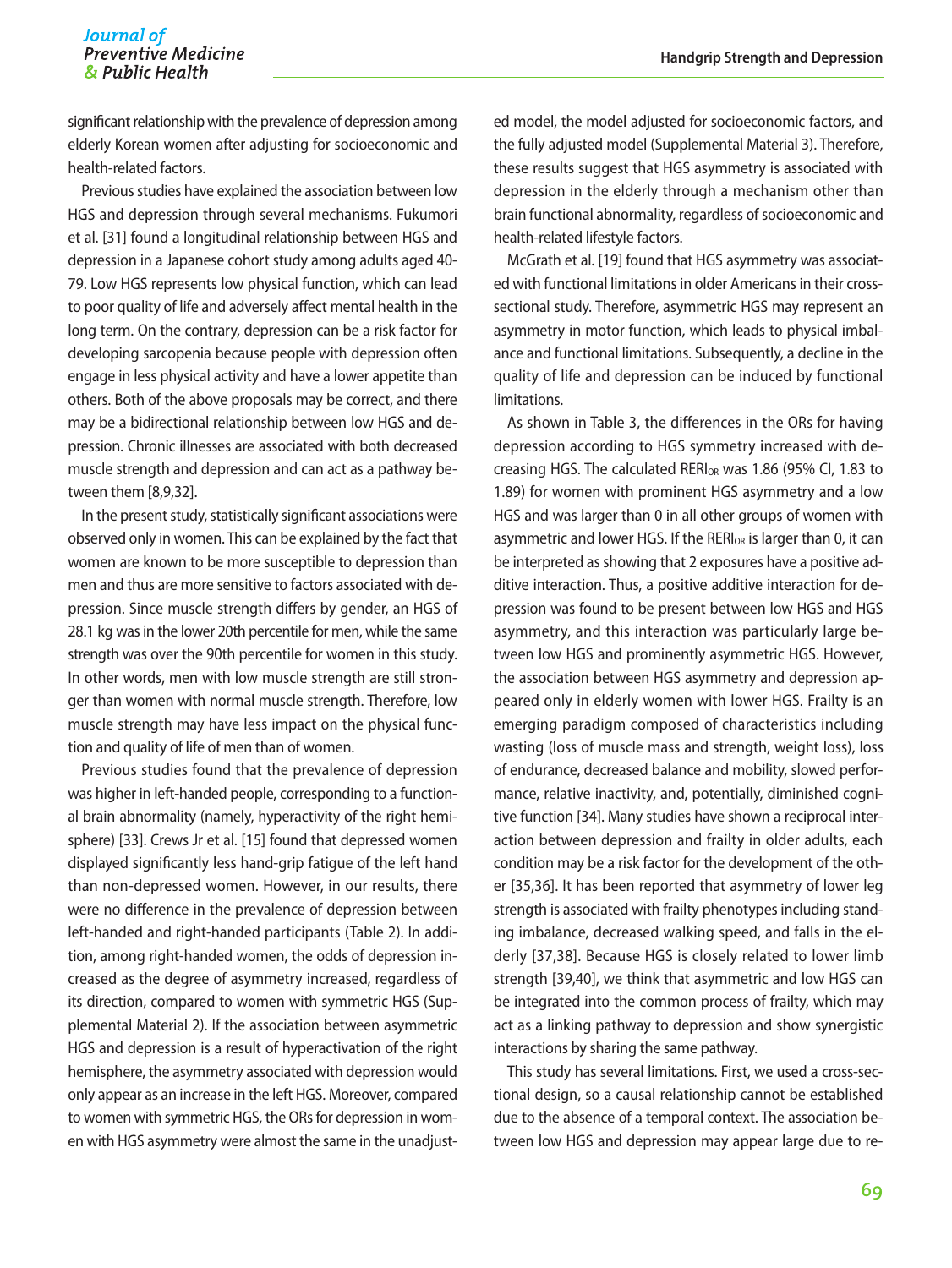verse causality (muscle weakness due to depressive symptoms). Second, of the 6527 people aged 60 years and older who participated in the KNHANES, only 4274 were selected for this study. However, the excluded participants were more likely to have depression than the included participants (18.1 vs. 26.8%), had lower HGS (19.8 vs. 28.2%), and more prominent HGS asymmetry (12.7 vs. 17.1%) (Supplemental Material 4). Thus, the associations that we found might have been even stronger in the excluded participants and our results may therefore be conservative. Even when analyzed with the NOMCAR option of SAS, the results did not differ significantly from the original results (Supplemental Material 5). Nevertheless, since the large amount of missing values might have affected the results, the associations found in this study should be confirmed in additional studies. Lastly, although the PHQ-9 is known to be an effective diagnostic tool for screening of depression, due to the inherent limitations of self-reported measures, differences may exist between the population with depression as defined in this study and the actual population with major depressive disorder.

Despite these limitations, this study also has strengths. Our findings suggest that HGS asymmetry may be related to depression in elderly women. In addition, we found that the HGS asymmetry might strengthen the association between low HGS and depression, and this synergy may be more important than the effect of each factor alone. Lastly, our results suggest that the relationship between HGS and depression is especially prominent in women with certain characteristics, such as being older than 75 years, being normal-weight or underweight, engaging in regular exercise, and having a chronic illness.

Measuring HGS is a cheap, simple, and non-invasive test that can be easily performed in primary care settings. Performing this simple test may help physicians assess both the mental health and physical status of elderly patients. The findings of this study are consistent with previous studies reporting that HGS asymmetry and weakness together are jointly associated with adverse health conditions in older populations [19-21]. Our results suggest that HGS asymmetry has potential as a new indicator of HGS in the elderly, although subsequent studies are needed to confirm its usefulness in clinical settings.

In conclusion, we found that asymmetric or low HGS was associated with depression among Korean elderly women. This association was especially strong when both asymmetric and low HGS were present. Thus, when measuring HGS in the elderly, it is also important to check for symmetry. Although this association should be confirmed in longitudinal studies, our findings support the potential of HGS asymmetry as a new indicator of HGS in the elderly.

# **SUPPLEMENTAL MATERIALS**

Supplemental materials are available at [https://doi.org/10.](https://doi.org/10.3961/jpmph.20.315) [3961/jpmph.20.315](https://doi.org/10.3961/jpmph.20.315).

# **CONFLICT OF INTEREST**

The authors have no conflicts of interest associated with the material presented in this paper.

# **FUNDING**

None.

# **ACKNOWLEDGEMENTS**

This study used data from the sixth and seventh KNHNES, 2014, 2016, and 2018, KCDC.

# **AUTHOR CONTRIBUTIONS**

Conceptualization: KH. Data curation: KH. Formal analysis: KH, YP. Funding acquisition: None. Methodology: KH. YP. Project administration: KH, ECP. Writing – original draft: KH. Writing – review & editing: YP, GRK, SIJ, ECP.

# **ORCID**

Kyungduk Hurh *https://orcid.org/0000-0002-8295-7767* Yoonsik Park *https://orcid.org/0000-0002-8269-0169* Gyu Ri Kim *https://orcid.org/0000-0003-3624-3971* Sung-In Jang *https://orcid.org/0000-0002-0760-2878* Eun-Cheol Park *https://orcid.org/0000-0002-2306-5398*

## **REFERENCES**

- 1. Korean Statistical Information Service. Population projections for Korea [cited 2020 Jun 5]. Available from: [http://kosis.kr/](http://kosis.kr/statHtml/statHtml.do?orgId=101&tblId=DT_1BPA003&conn_path=I2) [statHtml/statHtml.do?orgId](http://kosis.kr/statHtml/statHtml.do?orgId=101&tblId=DT_1BPA003&conn_path=I2)=101&tblId=DT\_1BPA003&co [nn\\_path](http://kosis.kr/statHtml/statHtml.do?orgId=101&tblId=DT_1BPA003&conn_path=I2)=I2 (Korean).
- 2. Park JH, Kim KW, Kim MH, Kim MD, Kim BJ, Kim SK, et al. A na-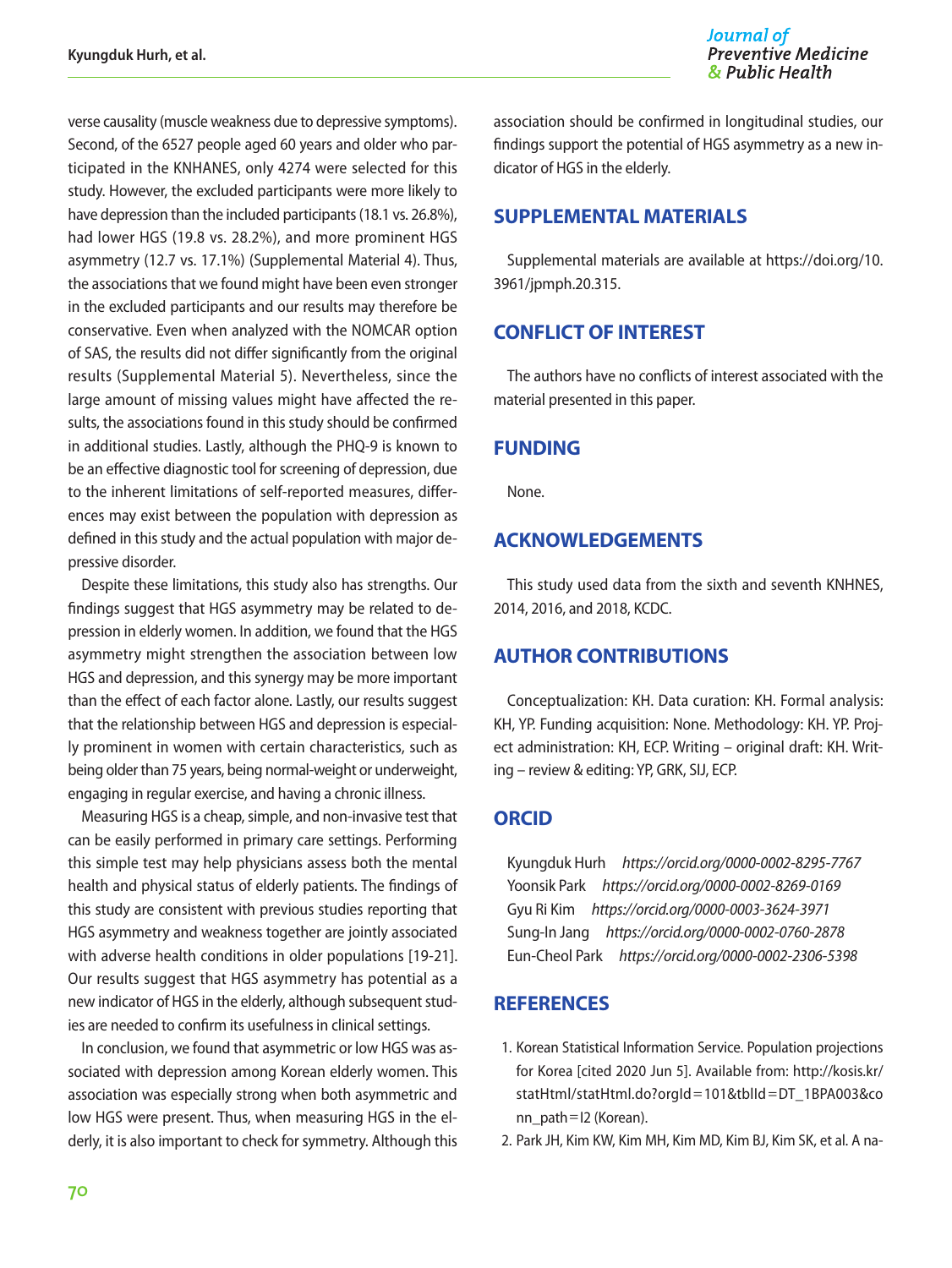tionwide survey on the prevalence and risk factors of late life depression in South Korea. J Affect Disord 2012;138(1-2):34-40.

- 3. Korean Statistical Information Service. Statistical database: health – cause of death (indicator) [cited 2020 Jun 5]. Available from: [http://kosis.kr/statisticsList/statisticsListIndex.do?](http://kosis.kr/statisticsList/statisticsListIndex.do?menuId=M_01_01&vwcd=MT_ZTITLE&parmTabId=M_01_01) menuId=M\_01\_01&vwcd=[MT\\_ZTITLE&parmTabId](http://kosis.kr/statisticsList/statisticsListIndex.do?menuId=M_01_01&vwcd=MT_ZTITLE&parmTabId=M_01_01)=M 01 01 (Korean).
- 4. Organization for Economic Cooperation and Development (OECD). Health at a Glance 2019: OECD indicators [cited 2020 Jun 5] Available from: [http://www.oecd.org/health/health](http://www.oecd.org/health/health-systems/health-at-a-glance-19991312.htm)[systems/health-at-a-glance-19991312.htm.](http://www.oecd.org/health/health-systems/health-at-a-glance-19991312.htm)
- 5. Roubenoff R, Hughes VA. Sarcopenia: current concepts. J Gerontol A Biol Sci Med Sci 2000;55(12):M716-M724.
- 6. Chen LK, Liu LK, Woo J, Assantachai P, Auyeung TW, Bahyah KS, et al. Sarcopenia in Asia: consensus report of the Asian Working Group for Sarcopenia. J Am Med Dir Assoc 2014;15(2):95- 101.
- 7. Giampaoli S, Ferrucci L, Cecchi F, Lo Noce C, Poce A, Dima F, et al. Hand-grip strength predicts incident disability in non-disabled older men. Age Ageing 1999;28(3):283-288.
- 8. Kim GR, Sun J, Han M, Park S, Nam CM. Impact of handgrip strength on cardiovascular, cancer and all-cause mortality in the Korean longitudinal study of ageing. BMJ Open 2019;9(5): e027019.
- 9. Yang EJ, Lim S, Lim JY, Kim KW, Jang HC, Paik NJ. Association between muscle strength and metabolic syndrome in older Korean men and women: the Korean Longitudinal Study on Health and Aging. Metabolism 2012;61(3):317-324.
- 10. Kim KH, Park SK, Lee DR, Lee J. The relationship between handgrip strength and cognitive function in elderly Koreans over 8 years: a prospective population-based study using Korean Longitudinal Study of Ageing. Korean J Fam Med 2019;40(1): 9-15.
- 11. Kim GR, Sun J, Han M, Nam CM, Park S. Evaluation of the directional relationship between handgrip strength and cognitive function: the Korean Longitudinal Study of Ageing. Age Ageing 2019;48(3):426-432.
- 12. Brooks JM, Titus AJ, Bruce ML, Orzechowski NM, Mackenzie TA, Bartels SJ, et al. Depression and handgrip strength among U.S. adults aged 60 years and older from NHANES 2011-2014. J Nutr Health Aging 2018;22(8):938-943.
- 13. Han KM, Chang J, Yoon HK, Ko YH, Ham BJ, Kim YK, et al. Relationships between hand-grip strength, socioeconomic status, and depressive symptoms in community-dwelling older adults. J Affect Disord 2019;252:263-270.
- 14. Crosby CA, Wehbé MA, Mawr B. Hand strength: normative values. J Hand Surg Am 1994;19(4):665-670.
- 15. Crews Jr WD, Harrison DW, Rhodes RD, Demaree HA. Hand fatigue asymmetry in the motor performances of women with depressed mood. Cogn Behav Neurol 1995;8(4):277-281.
- 16. Emerson CS, Harrison DW, Everhart DE, Williamson JB. Grip strength asymmetry in depressed boys. Cogn Behav Neurol 2001;14(2):130-134.
- 17. Merrin EL. Motor and sighting dominance in schizophrenia and affective disorder. evidence for right-hand grip strength prominence in paranoid schizophrenia and bipolar illness. Br J Psychiatry 1985;146:539-544.
- 18. Yu J, Rawtaer I, Mahendran R, Kua EH, Feng L. Degree, but not direction of grip strength asymmetries, is related to depression and anxiety in an elderly population. Laterality 2017;22(3): 268-278.
- 19. McGrath R, Vincent BM, Jurivich DA, Hackney KJ, Tomkinson GR, Dahl LJ, et al. Handgrip strength asymmetry and weakness together are associated with functional disability in aging Americans. J Gerontol A Biol Sci Med Sci 2020:glaa100.
- 20. Collins K, Johnson N, Klawitter L, Waldera R, Stastny S, Kraemer WJ, et al. Handgrip strength asymmetry and weakness are differentially associated with functional limitations in older Americans. Int J Environ Res Public Health 2020;17(9):3231.
- 21. McGrath R, Cawthon PM, Cesari M, Al Snih S, Clark BC. Handgrip strength asymmetry and weakness are associated with lower cognitive function: a panel study. J Am Geriatr Soc 2020; 68(9):2051-2058.
- 22. Korea Centers for Disease Control and Prevention. Korea National Health & Nutrition Examination Survey: design and methods [cited 2020 Oct 19]. Available from: [https://knhanes.cdc.](https://knhanes.cdc.go.kr/knhanes/eng/index.do) [go.kr/knhanes/eng/index.do](https://knhanes.cdc.go.kr/knhanes/eng/index.do).
- 23. Kroenke K, Spitzer RL, Williams JB. The PHQ-9: validity of a brief depression severity measure. J Gen Intern Med 2001;16(9): 606-613.
- 24. Han C, Jo SA, Kwak JH, Pae CU, Steffens D, Jo I, et al. Validation of the Patient Health Questionnaire-9 Korean version in the elderly population: the Ansan Geriatric study. Compr Psychiatry 2008;49(2):218-223.
- 25. Innes EV. Handgrip strength testing: a review of the literature. Aust Occup Ther J 1999;46(3):120-140.
- 26. Lips-Wiersma M, Wright S, Dik B. Meaningful work: differences among blue-, pink-, and white-collar occupations. Career Dev Int 2016;21(5):534-551.
- 27. World Health Organization. Global Physical Activity Question-